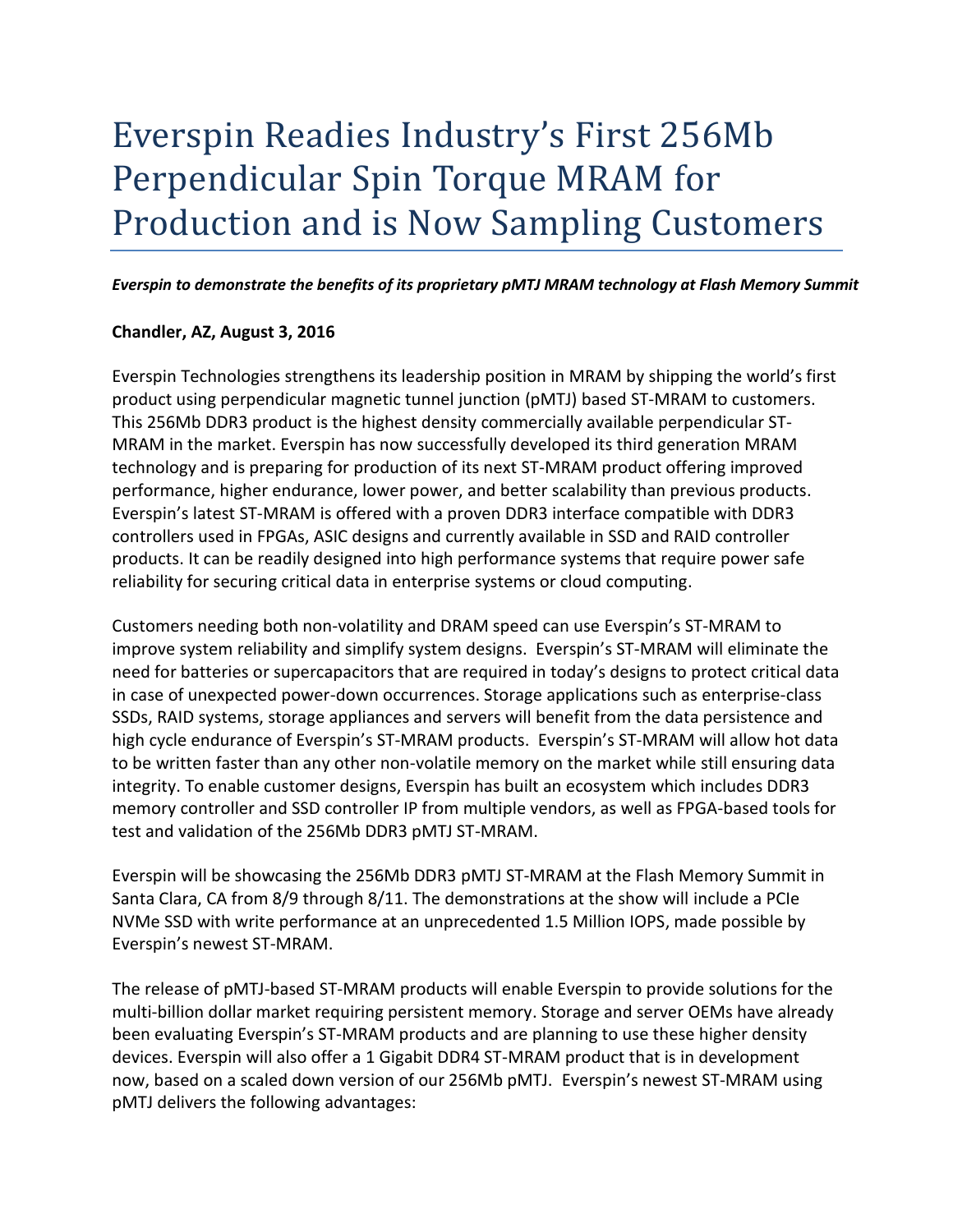- Supports over 100,000 times faster write speeds than NAND flash
- Persistent data with retention that meets the requirements of many enterprise and cloud computing applications
- DDR3 interface compatibility with symmetrical read and write speed
- Provides the highest endurance of currently available non-volatile memories
- No wear leveling required
- Compatible with standard CMOS and is scalable to Gigabit+ densities

Everspin has shipped more than 60 million discrete and embedded MRAM products into data centers, cloud storage, energy, industrial, automotive, consumer, and transportation markets.

"By implementing our patented perpendicular MTJ technology in a 256Mb ST-MRAM commercial product, we have solidified our leadership position as the provider of the fastest non-volatile products to our customers," said Everspin CEO Phill LoPresti. "By working closely with our partner, GLOBALFOUNDRIES, we brought up the MRAM technology faster than planned on their 300mm line, achieving our target yield and product performance objectives. Everspin and GLOBALFOUNDRIES are now focused on the successful production ramp of the 256Mb MRAM. Everspin has consistently demonstrated the unique ability to bring the latest in MRAM technology into production – from our first-generation field switched products to our inplane MTJ based 64Mb, and now our perpendicular MTJ 256Mb. The successful launch of our pMTJ process in our 256Mb device adds confidence in our ability to scale to higher density products such as our 1Gb in development. Everspin is bringing MRAM to the mainstream."

## **About Everspin Technologies**

Everspin Technologies is the leading provider of MRAM solutions. Everspin's MRAM solutions offer the persistence of non-volatile memory with the speed and endurance of random access memory (RAM), and enable the protection of mission critical data particularly in the event of power interruption or failure. Everspin's MRAM solutions allow its customers in the industrial, automotive and transportation, and enterprise storage markets to design high performance, power efficient and reliable systems without the need for bulky batteries or capacitors. Everspin is the only provider of commercially available MRAM solutions and over the past eight years has shipped over 60 million MRAM units. For more information, visit [www.everspin.com.](http://www.everspin.com/)

#### **Cautionary Statement Regarding Forward-Looking Statements**

The statements in this press release regarding the expected benefits and customer usage of Everspin's ST-MRAM solutions, the availability of its 1 Gigabit DDR4 ST-MRAM product, and that it is ready to scale up to volume production, are forward-looking statements that are subject to risks and uncertainties. Risks that could cause these forward-looking statements not to come true include, but are not limited to: the risk that unexpected technical difficulties may develop in the final stages of